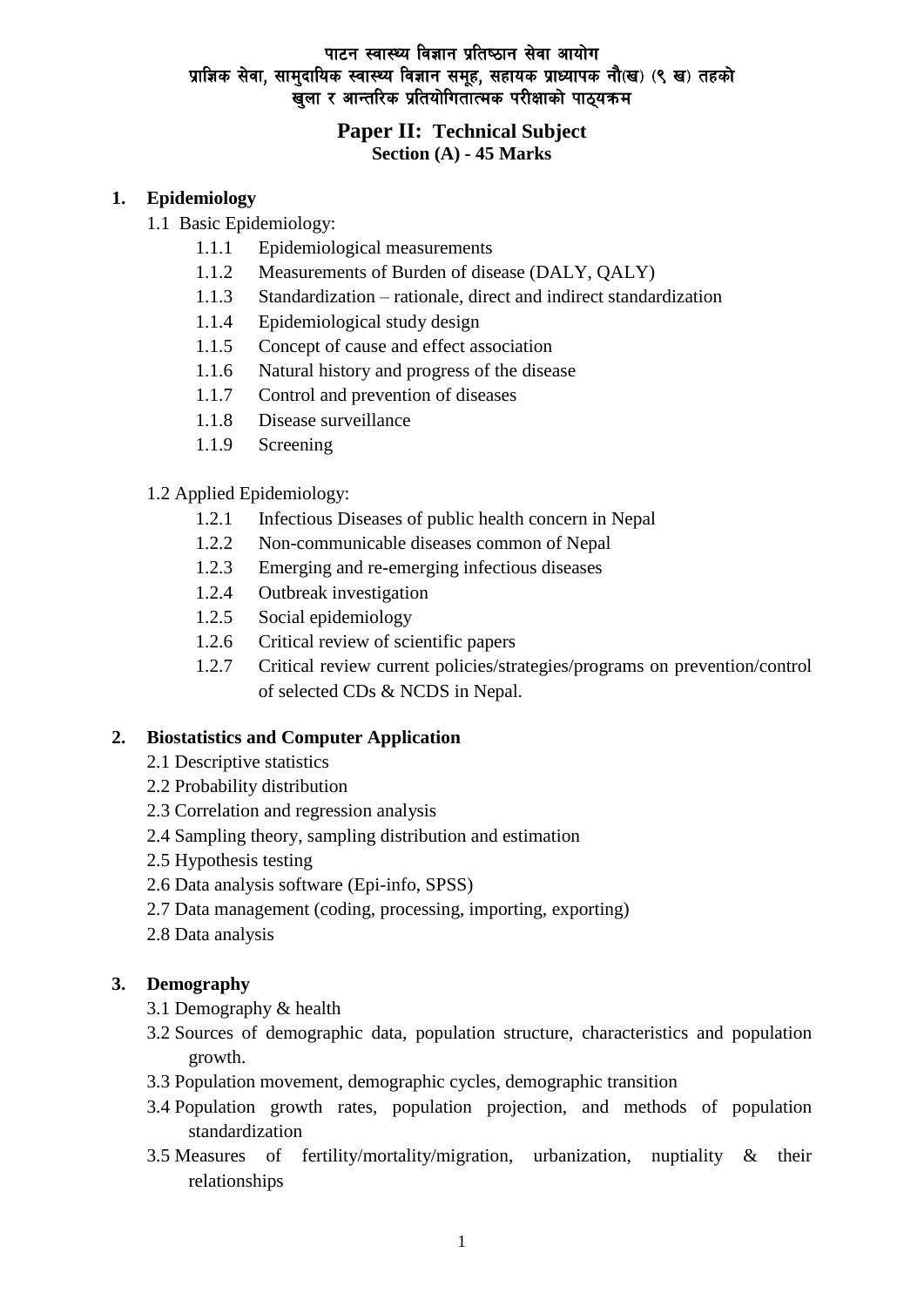# पाटन स्वास्थ्य विज्ञान प्रतिष्ठान सेवा आयोग प्राज्ञिक सेवा, सामुदायिक स्वास्थ्य विज्ञान समूह, सहायक प्राध्यापक नौ(ख) (९ ख) तहको बुला र आन्तरिक प्रतियोगितोत्मक परीक्षाको पाठ्यक्रम

- 3.6 Human development index
- 3.7 Relationship between population, ecology & development
- 3.8 Migration: Push and Pull factors, Internal and external migration, seasonal migration, cross border migration, international migration.
- 3.9 Relation between Migration and socio-economic conditions.
- 3.10 Population policy and program in Nepal.

#### **4. Recent advances in evidence-based public health practices**

- 4.1 Evidence-based public health
- 4.2 Advances in public health system research
- 4.3 Appraisal of roles of public health discipline in health and national development

#### **Section (B) - 55 Marks**

#### **5. Health Education and Promotion**

- 5.1 Introduction
- 5.2 National and international discourse in health promotion and education
- 5.3 Frameworks/models/theories of health promotion and education
- 5.4 Settings in health promotion and education
- 5.5 Strategies of health education and promotion and their application in individual, groups (school, community) and mass situations.
- 5.6 Planning, implementation and evaluation of health education and promotion programs and feedback mechanism.
- 5.7 Health communication
- 5.8 Health Promotion Policy and Principles
- 5.9 Roles of health promotion and education in public health programs
- 5.10 Community participation in public health promotion and education
- 5.11 Group dynamics and leadership

#### **6. Medical Sociology and Anthropology**

- 6.1 Introduction to sociology/anthropology
- 6.2 Social problems
- 6.3 Social and cultural factors in health
- 6.4 Medical Systems
- 6.5 Provider-consumer relationship
- 6.6 Health politics
- 6.7 Research methods of sociology/anthropology applied to public health

#### **7. Family Health**

- 7.1 Women and Child health (Safe motherhood, Family planning, STIs, HIV/AIDS, ASRH; child health)
- 7.2 Gender and health (Gender issues in health, GBV, Girls trafficking, Aging and health)
- 7.3 Community mental health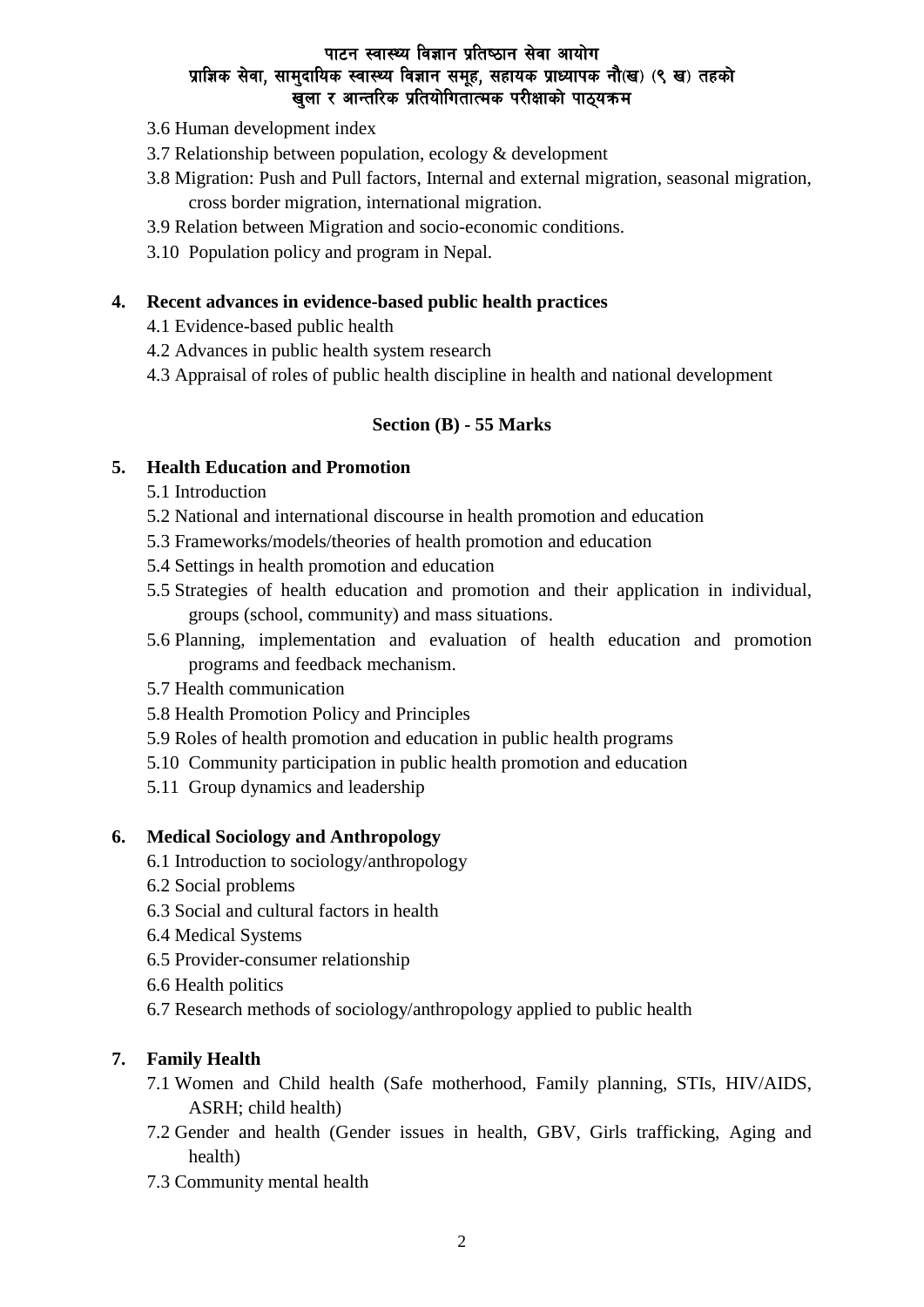# पाटन स्वास्थ्य विज्ञान प्रतिष्ठान सेवा आयोग प्राज्ञिक सेवा, सामुदायिक स्वास्थ्य विज्ञान समूह, सहायक प्राध्यापक नौ(ख) (९ ख) तहको खुला र आन्तरिक प्रतियोगितात्मक परीक्षाको पाठ्यक्रम

### **8. Nutrition**

- 8.1 Nutrition science
- 8.2 Nutritional requirements in different stages of life
- 8.3 Nutrition policy, strategies, and nutritional deficiency disease

## **9. Environmental Health**

- 9.1 Environment and health
- 9.2 Water and health
- 9.3 Sanitation and health
- 9.4 Waste management
- 9.5 Food security/quality/hygiene and sanitation/ food act
- 9.6 Air pollution and its impact
- 9.7 Noise pollution and its impact
- 9.8 Housing and health
- 9.9 Other environmental issues- Global environmental problem (radiation, global warming, acid raid, ozone depletion, deforestation), Natural and man-made disasters, urbanization
- 9.10 Environmental policy and planning, Environmental Act & Role of Role of Private Sector
- 9.11 Infectious and tropical diseases control: bacteria and parasites of public health importance, public health entomology/control of vector borne diseases,

# **10. Occupational Health**

- 10.1 Occupation health & its components
- 10.2 Occupational environment and Hazards (Physical, Chemical, Biological, Mechanical, Psychosocial)
- 10.3 Occupational safety, occupational health situation (occupational disease) in Nepal
- 10.4 Ergonomics and workers compensation

#### **11. Health System, Health Planning and Management and Health Care Services**

- 11.1 Models of health system around the world
- 11.2 Health care delivery system
- 11.3 Health information system
- 11.4 Infrastructure and logistics management
- 11.5 Organizational diagnosis and managing change in an organization
- 11.6 Hospital management
- 11.7 Concept of health systems management (management theories)
- 11.8 Management process / managerial functions: Planning, organizing, directing, coordinating and controlling (PODCC) perspectives.
- 11.9 Concept of planning, Strategic planning (need and process)
- 11.10Health care policy
- 11.11Structure and function of health system
- 11.12Human resource and financial management